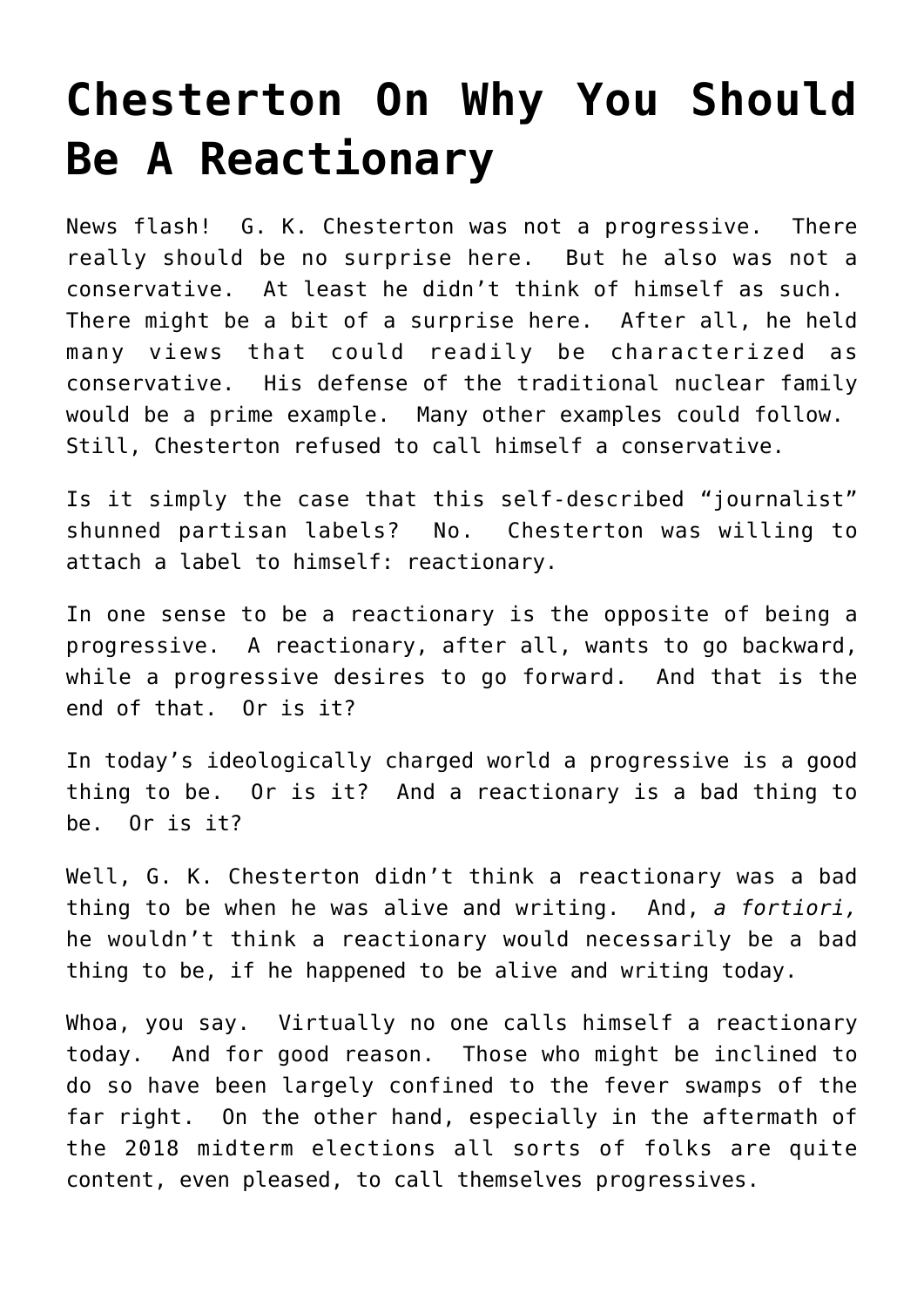The problem with progressivism is the absence of a limiting principle. What are progressives progressing toward? What is the end game of progressivism? Is there an end game? Is there some overarching goal? And is that goal stationary? For that matter, how can progress be measured without such a goal?

What if one's goal is to return to some past standard or societal organization? If so, does working toward such a goal mark one as a progressive or a reactionary? And where does G. K. Chesterton stand—or fall—in any of this?

For starters, Chesterton did offer a few definitions of a reactionary. Here is one: A reactionary is someone who is one generation behind in the general disillusion about the last discovery. Here is another: A reactionary is someone in whom weariness has become a form of energy.

Chesterton, the reactionary, never lacked for energy when it came to defending and promoting the traditional nuclear family. Attacks on the family came from many directions, even in his day. One such attack was pornography, which Chesterton defined as a "system of deliberate erotic stimulants." As such, it was "not a thing to be argued about with one's intellect, but a thing to be stamped on with one's heel." Plenty of energy there.

Today we are a society awash in pornography. Is that evidence of progress? If so, is working to rid our society of pornography the action of a reactionary? Or might such work actually be a sign of progress?

For Chesterton, the reactionary, the world didn't so much progress as "wobble." It might wobble this way or that way, but it didn't really progress. In any case, all of the wobbling should leave plenty of room for both reactionaries and progressives to make their respective cases. And the best cases are made by those who have clear and clearly stated